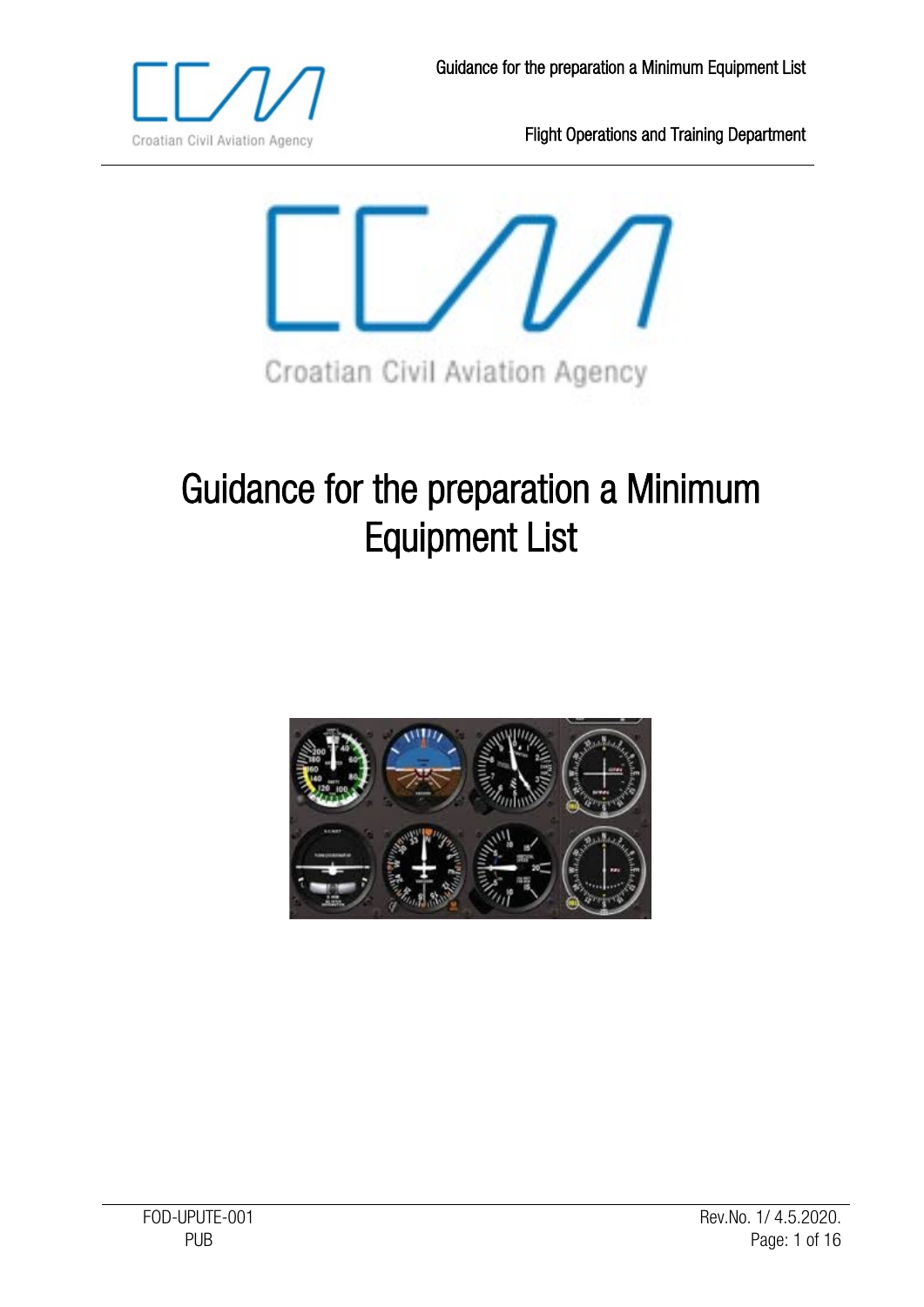

# <span id="page-1-0"></span>Content

| $\mathbf{2}^{\prime}$ |  |  |  |  |  |
|-----------------------|--|--|--|--|--|
| 3                     |  |  |  |  |  |
| 4                     |  |  |  |  |  |
| 5                     |  |  |  |  |  |
| $\overline{7}$        |  |  |  |  |  |
| 8                     |  |  |  |  |  |
|                       |  |  |  |  |  |
|                       |  |  |  |  |  |
|                       |  |  |  |  |  |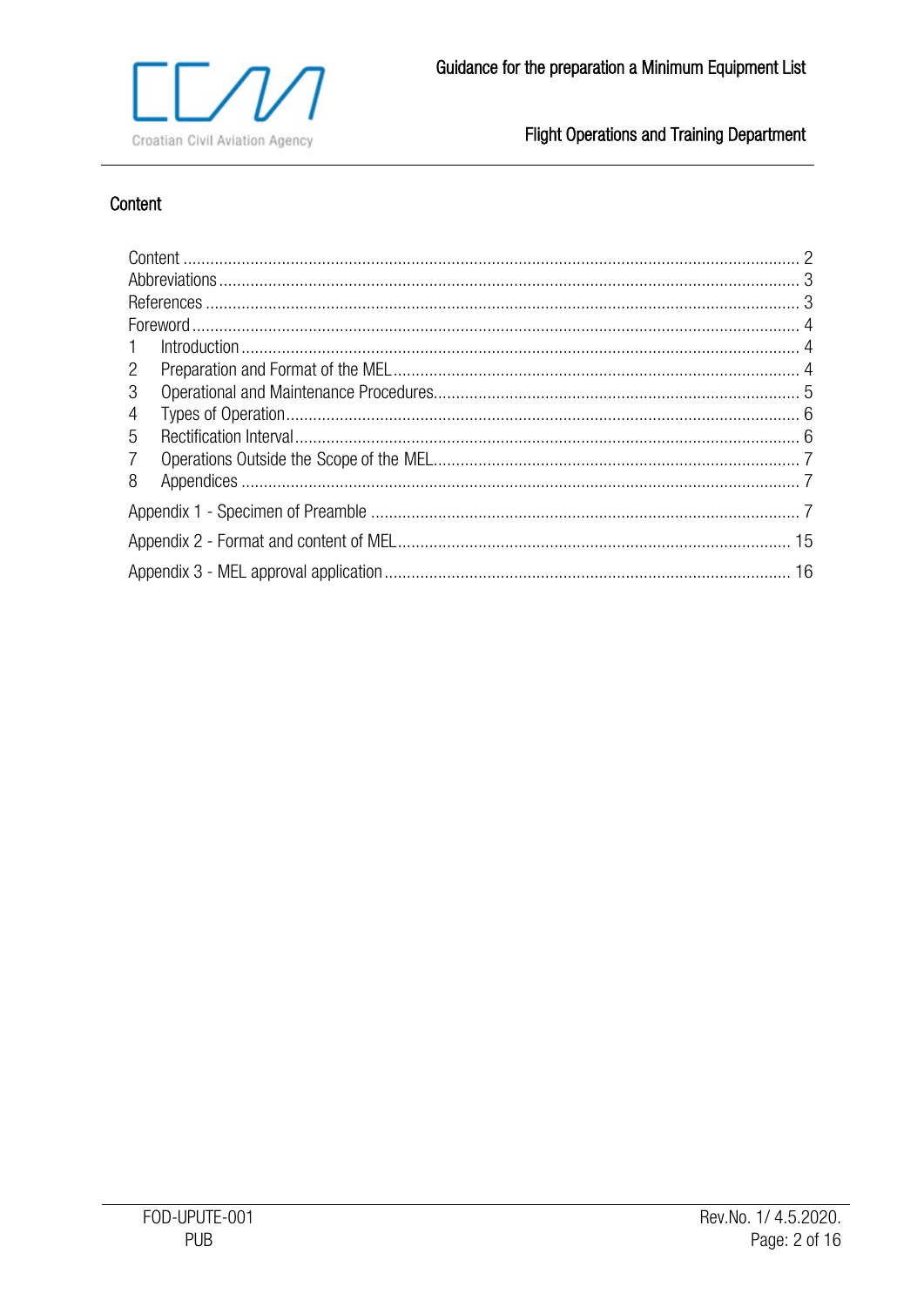

#### <span id="page-2-0"></span>Abbreviations

| AOC             | Air Operator Certificate                                                                                    |
|-----------------|-------------------------------------------------------------------------------------------------------------|
| <b>CCAA</b>     | Croatian Civil Aviation Agency (hereinafter referred to as the Agency)                                      |
| CDL             | Configuration Deviation List                                                                                |
| EASA            | European Union Aviation Safety Agency                                                                       |
| FOD             | <b>Flight Operations and Training Department</b>                                                            |
| AWD             | Airworthiness Department                                                                                    |
| MEL             | Minimum Equipment List                                                                                      |
| <b>MMEL</b>     | Master Minimum Equipment List                                                                               |
| <b>RIE</b>      | Rectification Interval Extension                                                                            |
| AT <sub>0</sub> | Approved Training Organisation                                                                              |
| DT <sub>0</sub> | Declared Training Organisation                                                                              |
| <b>NCC</b>      | Non-Commercial operations with Complex motor-powered aircraft                                               |
|                 | CS-GEN-MMEL Certification Specifications and guidance Material for Generic Master Minimum Equipment<br>List |
| <b>CS-MMEL</b>  | Certification Specifications and guidance Material for Master Minimum Equipment List                        |

#### <span id="page-2-1"></span>**References**

- Commission Regulation (EU) No 965/2012 of 05 October 2012 laying down technical requirements and administrative procedures related to air operations pursuant to Regulation (EU) No 2018/1139 of the European Parliament and of the Council and its amendments
- COMMISSION REGULATION (EU) No 1178/2011 of 3 November 2011 laying down technical requirements and administrative procedures related to civil aviation aircrew pursuant to Regulation (EC) No 2018/1139 of the European Parliament and of the Council
- CS-MMEL / Initial Issue
- CS-GEN-MMEL / Initial Issue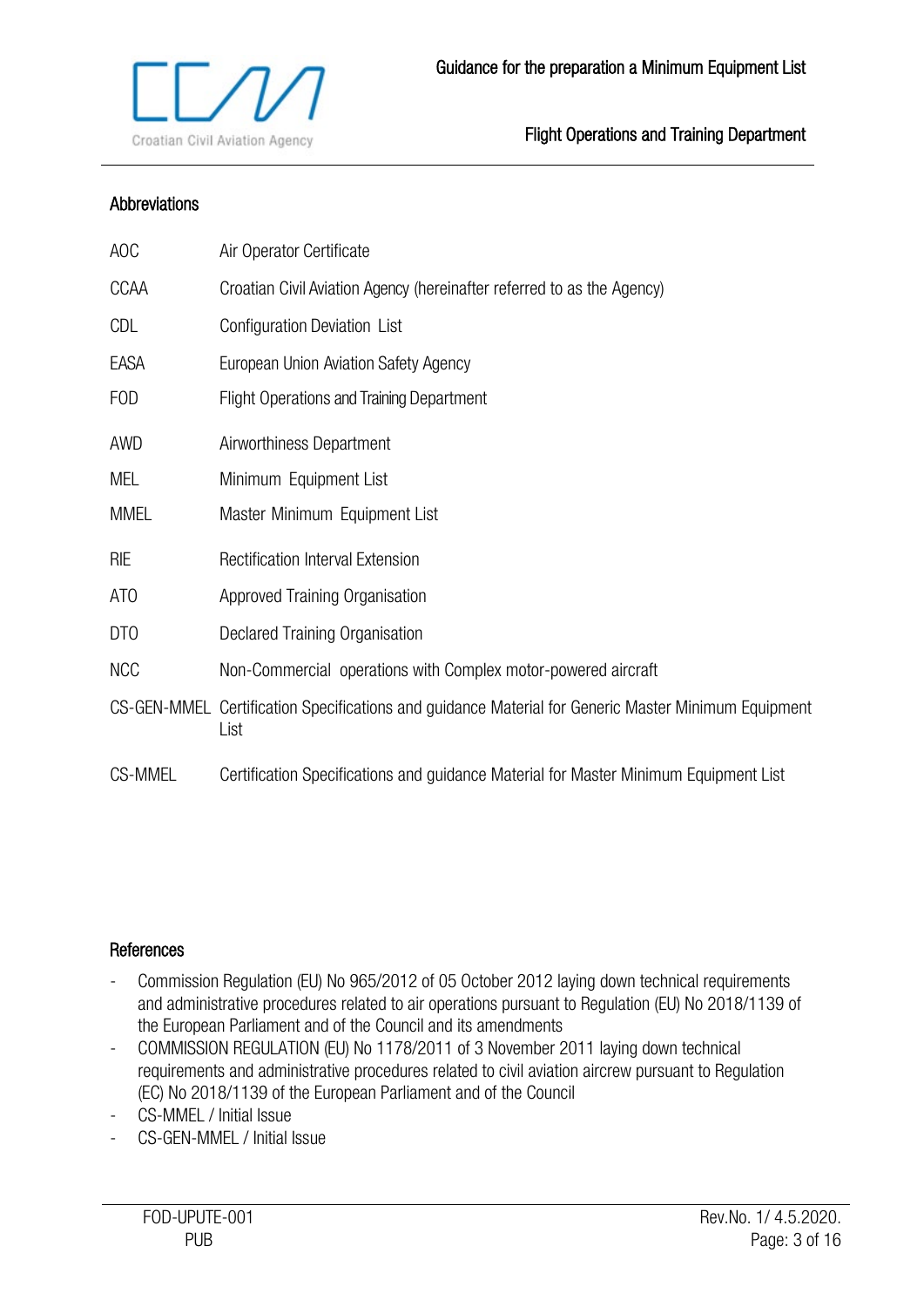

## <span id="page-3-0"></span>Foreword

An MEL is required for each type or series of aircraft, which is to be operated within specified conditions. The MEL is a document that lists the equipment which may be temporarily inoperative, subject to certain conditions, at the commencement of flight. This document is prepared by the operator for his own particular aircraft taking account of the aircraft configuration, equipment and systems, type of operations (eg. MNPS, RNP, RVSM, RNAV, ETOPS) and the relevant operational and maintenance conditions and all associated regulations. It must comply with the Master Minimum Equipment List (MMEL) for the aircraft type approved by the EASA and must not be less restrictive than the MMEL.There are cases where for particular aircraft type EASA did not approved MMEL and in such a case MMEL which is approved by other Authority may be used.

Prior to commencing the MEL development process, the Agency strongly recommends that the operators consult the Agency on the correct MMEL to be utilised for a particular aircraft type.

The MEL requires approval by the State of the Operator and shall be available to flight crew, maintenance personnel and personnel responsible for operational control. The MEL is generally part of the Operations Manual Part B, however it may be compiled as a stand-alone document to which Operations Manual Part B makes reference.

## <span id="page-3-1"></span>1 Introduction

- 1.1 Commission Regulation (EU) No 965/2012 of 05 October 2012 laying down technical requirements and administrative procedures related to air operations pursuant to Regulation (EU) No 2018/1139 of the European Parliament and of the Council and its amendments requires that all equipment installed on an aircraft must be in complince with Airworthiness Standards and Operating Requirements. However, Commission Regulation (EU) No 965/2012 of 05 October 2012 laying down technical requirements and administrative procedures related to air operations pursuant to Regulation (EU) No 2018/1139 of the European Parliament and of the Council and its amendments also permits the publication of an Operator's Minimum Equipment List (MEL), where the conditions for possible alleviation of these requirements are stipulated.
- 1.2 The MEL is based on a Master Minimum Equipment List (MMEL), established by the aircraft manufacturer and approved by the EASA as a part of Operational Suitability Data. Whereas the MMEL is type specific, the MEL will consider each individual operator's particular aircraft equipment and operational conditions.
- 1.3 For operators who intend to submit an MEL for approval, this Guidance Material lists the underlying Commission Regulation (EU) No 965/2012 of 05 October 2012 laying down technical requirements and administrative procedures related to air operations pursuant to Regulation (EU) No 2018/1139 of the European Parliament and of the Council and its amendments regulation.

## <span id="page-3-2"></span>2 Preparation and Format of the MEL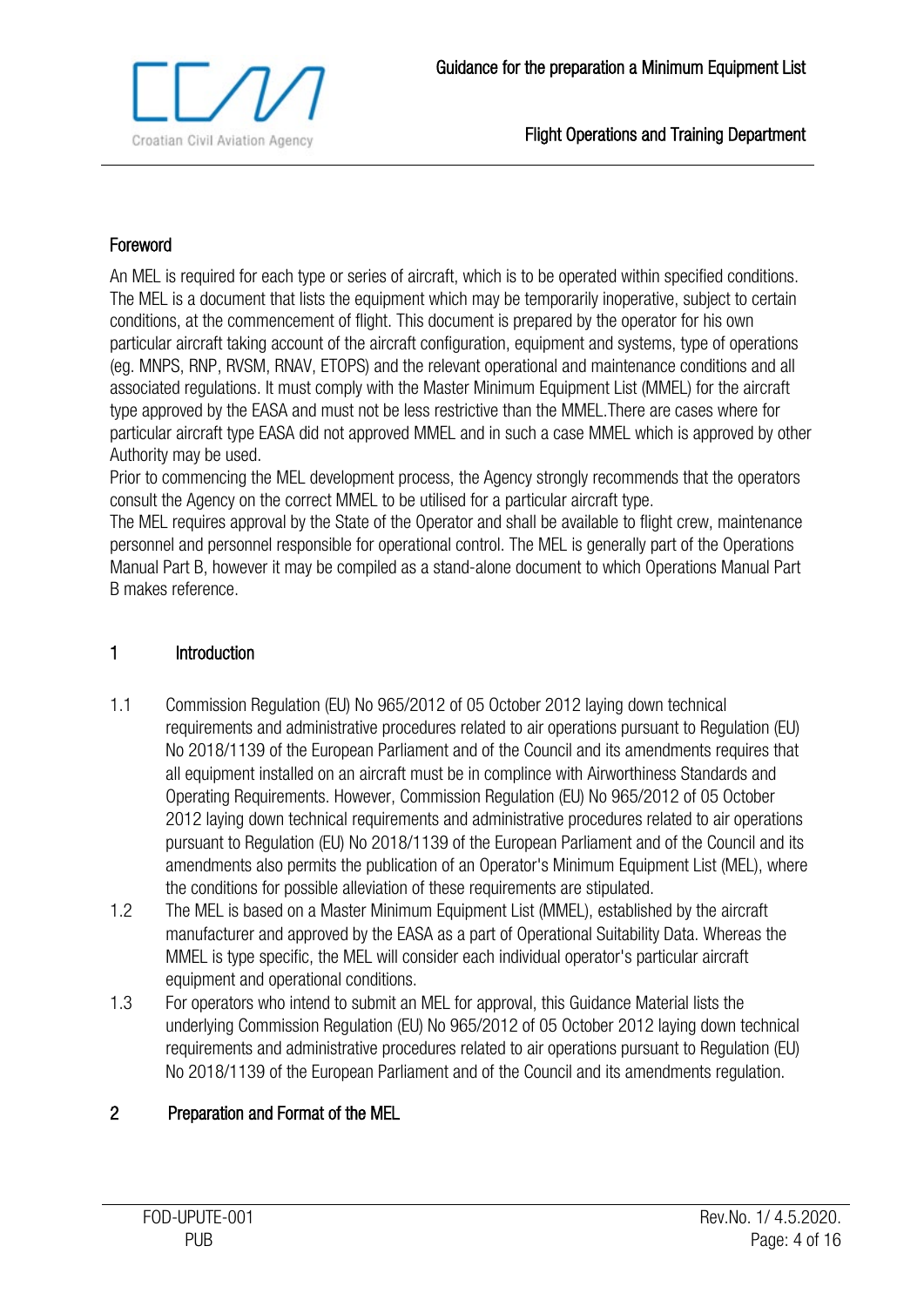

- 2.1 The MEL shal be established according to the following documents using the most recent amendment:
	- a) Master Minimum Equipment List (MMEL)
	- b) Commission Regulation (EU) No 965/2012 of 05 October 2012 laying down technical requirements and administrative procedures related to air operations pursuant to Regulation (EU) No 2018/1139 of the European Parliament and of the Council and its amendments
	- c) CS-MMEL / Initial Issue
	- d) CS-GEN-MMEL / Initial Issue
- 2.2 The MEL shall include a Preamble and should be established in accordance with provision ORO.MLR.105 (d) (1).
- 2.3 The Preamble shall contain guidance and definitions for flight crews and maintenance personnel using the MEL.
- 2.4 The MEL shall contain the revision status of the MMEL upon which the MEL is based, the revision status of the MEL and the scope, extent and purpose of the MEL.
- 2.5 As far as practicable, MEL items should be traceable to the corresponding MMEL item. The numbering system should therefore be identical.
- 2.6 Where the MMEL refers to local regulations ("as required by national regulations", etc.), the corresponding alleviation according CS-MMEL / CS-GEN-MMEL has to be adopted. This applies also for any alterations regarding text or numbers of the original MMEL entry.
- 2.7 Revisions to the MEL shall be marked as defined in Operations Manual Part A.
- 2.8 The MEL is generally part of the Operations Manual Part B, however it may be compiled as a stand-alone document to which Operations Manual Part B makes reference.
- 2.9 For initial approval, the MEL and accompanying Procedures shall be submitted at least 60 days before planned operation.
- 2.10 When a MMEL revision is issued, an operator will have 90 days from the effective date specified in the approved change to the MMEL. Reduced timescales for the implementation of safetyrelated amendments may be required if the EASA and/or the Agency consider it necessary.
- 2.11 Temporary Revisions (TR): A copy of the TR shall be sent to the Agency confirming that the operator's MEL is amended accordingly. The TR, if still valid, has to be incorporated into the MEL in the course of the subsequent normal revision.
- 2.12 MELs and MEL Revisions shall be submitted to the following address: Flight Operations and Training Department Croatian Civil Aviation Agency Ulica grada Vukovara 284 Zagreb

## <span id="page-4-0"></span>3 Operational and Maintenance Procedures

3.1 Operators shall take Operational (O) and Maintenance (M) Procedures referred to in the MMEL or in the CS-MMEL / CS-GEN-MMEL into account when preparing the MEL. These procedures will be reviewied for completeness by the Agency during the approval process. They shall be integrated into the MEL.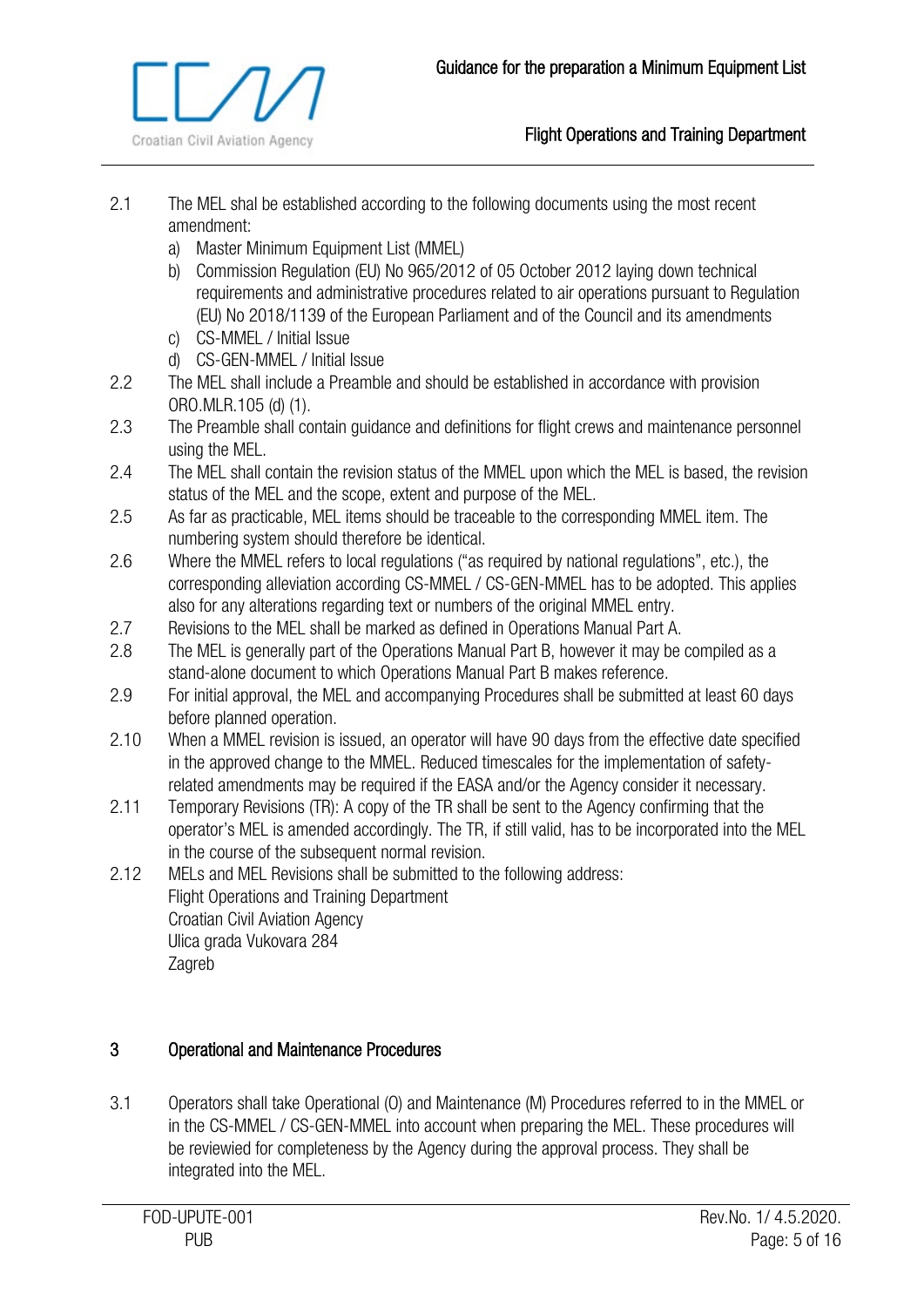

## <span id="page-5-0"></span>4 Types of Operation

- 4.1 The MEL covers the commercial air transport, other commercial operations other than commercial air transport and non-commercial operations with complex motor-powered aircraft (NCC) and may include crew training, positioning flights and demonstration flights.
- 4.2 When an operator conduct flights in accordance with specific approvals (ETOPS, RVSM, AWO, MNPS, RNAV etc.):
	- as the AOC holder or ,
	- as the declared operator performing NCC operations or
	- as the Approved Training Organisations / Declared Training Organizations (ATO/DTO) the relevant dispatch conditions must be contained in the MEL.

## <span id="page-5-1"></span>5 Rectification Interval

- 5.1 The Rectification Interval in the MEL shall not be less than the corresponding Rectification Interval in the MMEL.
- 5.2 Dispatch of the aircraft is not permitted after expiry of the Rectification Interval specified in the MEL, unless the defect has been rectified or the interval is extended in accordance with an operators approved procedure based on ORO.MLR.105 (f).

## 6 Rectification Interval Extension (RIE)

- 6.1 Principles of RIEs
- 6.1.1 Subject to approval of the Agency, the operator may use a procedure for the one time extension of category B, C and D rectification intervals (B and C for FAA MMEL), provided that:
	- a) The extension of the rectification interval is within the scope of the MMEL for the aircraft type;
	- b) The extension of the rectification interval is, as a maximum, of the same duration as the rectification interval specified in the MEL;
	- c) The rectification interval extension is not used as a normal means of conducting MEL item rectification and is used only when events beyond the control of the operator have precluded rectification;
	- d) A description of specific duties and responsibilities for controlling extensions is established by the operator;
	- e) The Agency is notified within 1 month of any extension of the applicable rectification interval or within the appropriated timescales specified by the approved procedure for the RIE; and
	- f) A plan to accomplish the rectification at the earliest opportunity is established.
- 6.2 Application for the use of RIEs
- 6.2.1 The operator shall incorporate a procedure for the use of RIEs in their Minimum Equipment List (MEL) or Continuing Airworthiness Management Exposition (CAME). The procedure should detail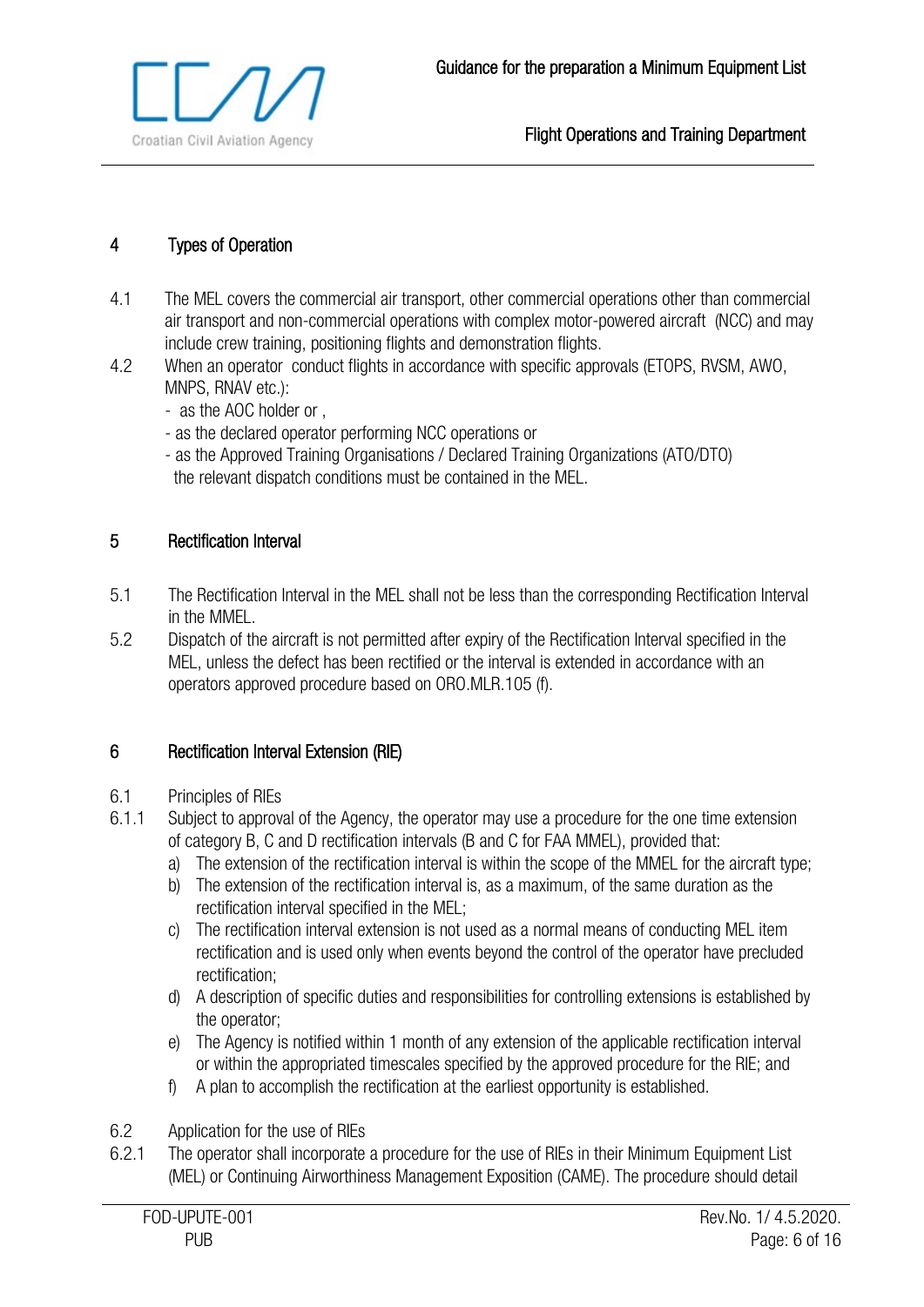

the name and position of the nominated personnel responsible for the control of the operator's rectification interval extension (RIE) procedure and details of the specific duties and responsibilities established by the operator to control the use of RIEs

## <span id="page-6-0"></span>**7** Operations Outside the Scope of the MEL

The CCAA may exempt an operator from compliance with the appropriate MEL on an individual case by case basis, provided such exemption complies with applicable limitations in the MMEL.

Operation of an aircraft within the constraints of the MMEL

The operator's procedure to address the operation of an aircraft outside the constraints of the MEL but within the constraints of the MMEL and ongoing surveillance to ensure compliance should provide the competent authority with details of the name and position of the nominated personnel responsible for the control of the operations under such conditions and details of the specific duties and responsibilities established to control the use of the approval.

Personnel authorizing operations under such approval should be adequately trained in technical and operational disciplines to accomplish their duties. They should have the necessary operational knowledge in terms of operational use of the MEL as alleviating documents by flight crew and maintenance personnel and engineering competence. The authorizing personnel should be listed by appointment and name.

Procedures for the operation of an aircraft outside the constraints of the MEL but within the constraints of the MMEL should only be applied under certain conditions, such as a shortage of parts from manufacturers or other unforeseen situations (e.g. inability to obtain equipment necessary for proper troubleshooting and repair), in which case the operator may be unable to comply with the constraints specified in the MEL.

#### <span id="page-6-1"></span>8 Appendices

#### <span id="page-6-2"></span>Appendix 1 - Specimen of Preamble

#### PREAMBLE

#### **Introduction**

This Minimum Equipment List (MEL) is based on the (Certificating Authority) Master Minimum Equipment List (MMEL) (Number of Revision (if applicable) and Date of Revision).

The dispatch conditions associated with flight conducted in accordance with specific approvals (RVSM, ETOPS, LVO) are in accordance with Part-SPA and PBN operations.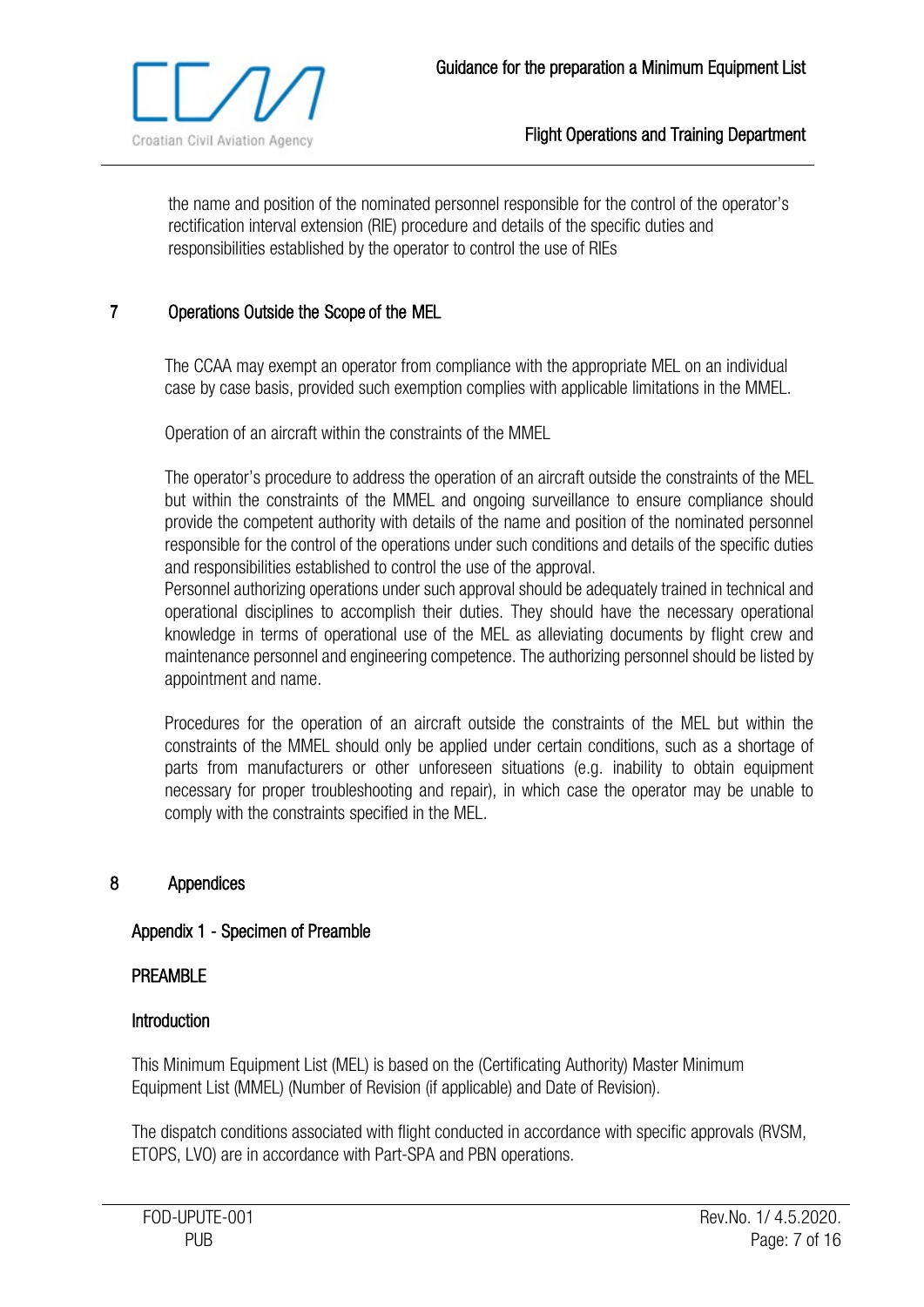

Specific provision for particular types of operations are carried out by the operator in accordance with ORO.GEN.310 and with ORO.AOC.125.

The operator will carry out different types of operations in accordance with ORO.GEN.310 and with ORO.AOC.125:

- crew training,
- positioning flights,
- demonstration flights,
- maintenance check flights.

This MEL takes into consideration (the operator's) particular aircraft equipment, configuration and operational conditions, routes being flown and requirements set by EASA, AIR OPS and Croatian Civil Aviation Agency.

This MEL will not deviate from any applicable Airworthiness Directive or any other Mandatory Requirement and will be no less restrictive than the MMEL.

The MEL is intended to permit operations with inoperative items of equipment for a specified period of time until rectifications can be accomplished.

Rectifications are to be accomplished at the earliest opportunity, but not later than within the timeframe specified in the MEL.

MEL Conditions and Limitations do not relieve the Commander from determining that the aircraft is in a fit condition for safe operation with specified unserviceable items or systems allowed by the MEL.

The provisions of the MEL are applicable until the aircraft commences the flight, i.e. the point when an aeroplane begins to move under its own power for the purpose of preparing for take-off or in the case of a helicopter, form the moment its rotor blades start turning.

Any decision to continue a flight following a failure or unserviceability which becomes apparent after the commencement of a flight must be the subject of pilot judgement and good airmanship. The Commander may continue to make reference to and use of the MEL as appropriate.

By approval of the MEL the Agency permits dispatch of the aircraft for revenue, ferry or training flights with certain items or components inoperative provided an acceptable level of safety is maintained by use of appropriate operational or maintenance procedures, by transfer of the function to another operating component, or by reference to other instruments or components providing the required information.

NOTE (if applicable): For dispatch with airframe or engine parts missing, refer to the CONFIGURATION DEVIATION LIST (CDL).

## Contents of MEL

The MEL contains only those items required by Operating Regulations or those items of airworthiness significance which may be inoperative prior to dispatch, provided that appropriate limitations and procedures are observed. Equipment obviously basic to aircraft airworthiness such as wings, rudders, flaps, engines, landing gear, etc. are not listed and must be operative for all flights. It is important to note that:

ALL ITEMS WHICH ARE RELATED TO THE AIRWORTHINESS OF THE AIRCRAFT AND NOT INCLUDED ON THE LIST ARE AUTOMATICALLY REQUIRED TO BE OPERATIVE.

## Criteria for Dispatch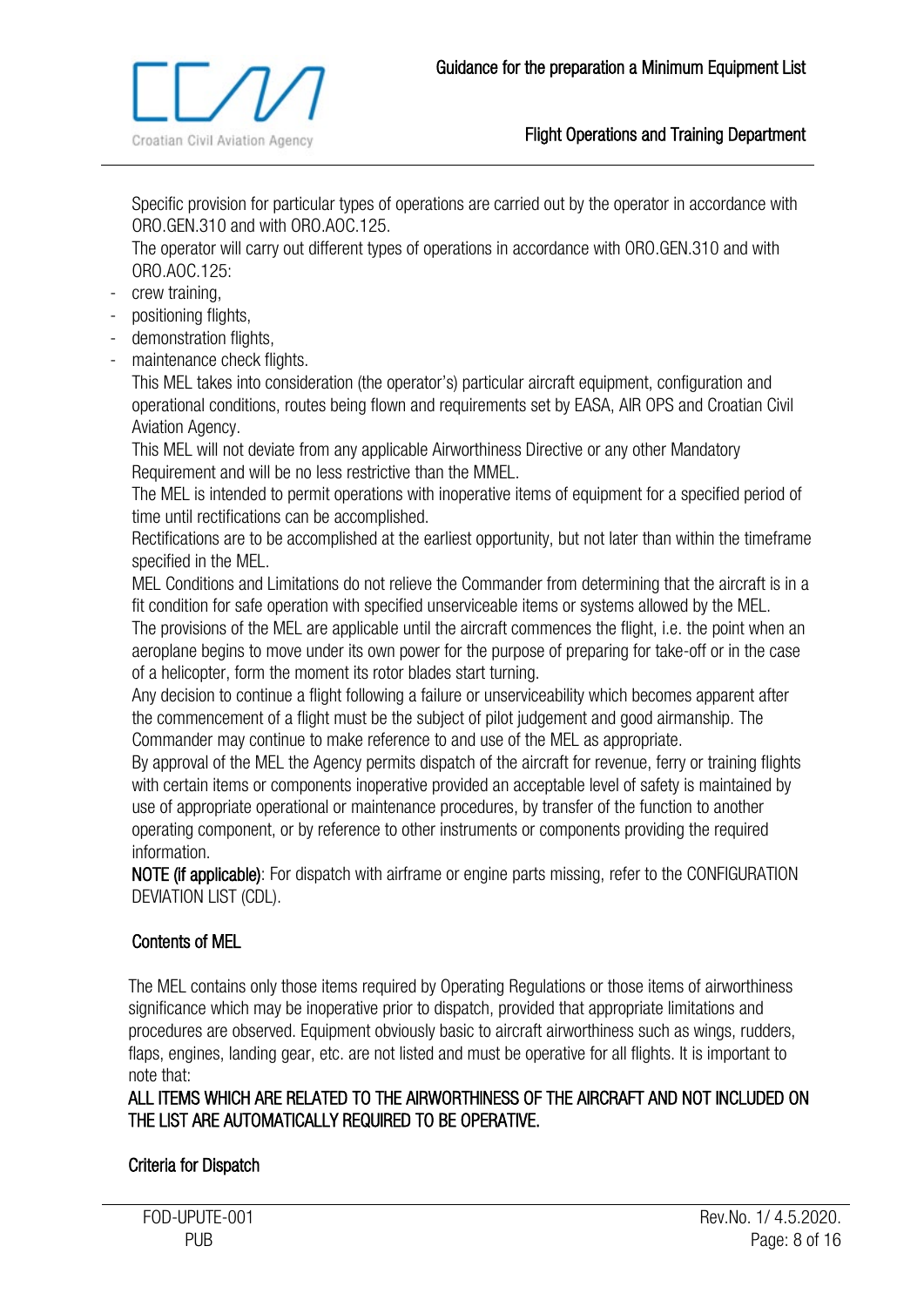

The decision of the Commander of the flight to have allowable inoperative items corrected prior to flight will take precedence over the provisions contained in the MEL. The Commander may request requirements above the minimum listed, whenever in his judgement such added equipment is essential to the safety of a particular flight under the special conditions prevailing at the time. The MEL cannot take into account all multiple unserviceabilities. Therefore, before dispatching an aircraft with multiple MEL items inoperative, it must be insured that any interface or inter-relationship between inoperative items will not result in degradation of the level of safety and/or an undue increase in crew workload. It is particularly in this area of multiple discrepancies and especially discrepancies in related systems that good judgemnet, based on the circumstances of the case, including climatic and en-route conditions must be used.

#### Maintenance Action

Every effort shall be made by Maintenance to correct all technical defects as early as practicable and that the aircraft being released from a maintenance station is in fully operational condition. The Commander must be informed by Maintenance as soon as practicable, should it be impossible to rectify the inoperative item prior to departure.

Whenever an aircraft is released by Maintenance for dispatch with items inoperative, the following is required:

- The technical log book aboard the aircraft must contain a detailed description of the inoperative item(s), special advice to the flight crew, if necessary, and information about corrective action taken.
- When they are accessible to the crew in flight, the control(s), and/or indicator(s) related to inoperative unit(s) or component(s) must be clearly placarded. NOTE: To the extent practicable, placards should be located adjacent to the control or indicator for the item affected.
- If inadvertent operation could produce a hazard such equipment must be rendered inoperative (physically) as given in the appropriate Maintenance Procedure.
- The relevant Operational and Maintenance Procedures are contained in (identify the particular Manual, Section, Chapter or Part etc.).

## Rectification Intervals

Inoperative items or components, deferred in accordance with the MEL, must be rectified at or prior to the rectification intervals established by the following letter designators given in the "Rectification Interval Category" column (2) in MEL.

- **Category A** No standard interval is specified, however, items in this category shall be rectified in accordance with the conditions stated in the Remarks or Exceptions column (5) of the MEL. Where a time period is specified it shall start at 00:01 on the calendar day following the day of discovery.
- **Category B** Items in this category shall be rectified within three (3) consecutive calendar days, excluding the day of discovery.
- **Category C** Items in this category shall be rectified within ten (10) consecutive calendar days, excluding the day of discovery.
- **Category D** Items in this category shall be rectified within one hundred and twenty (120) consecutive calendar days, excluding the day of discovery.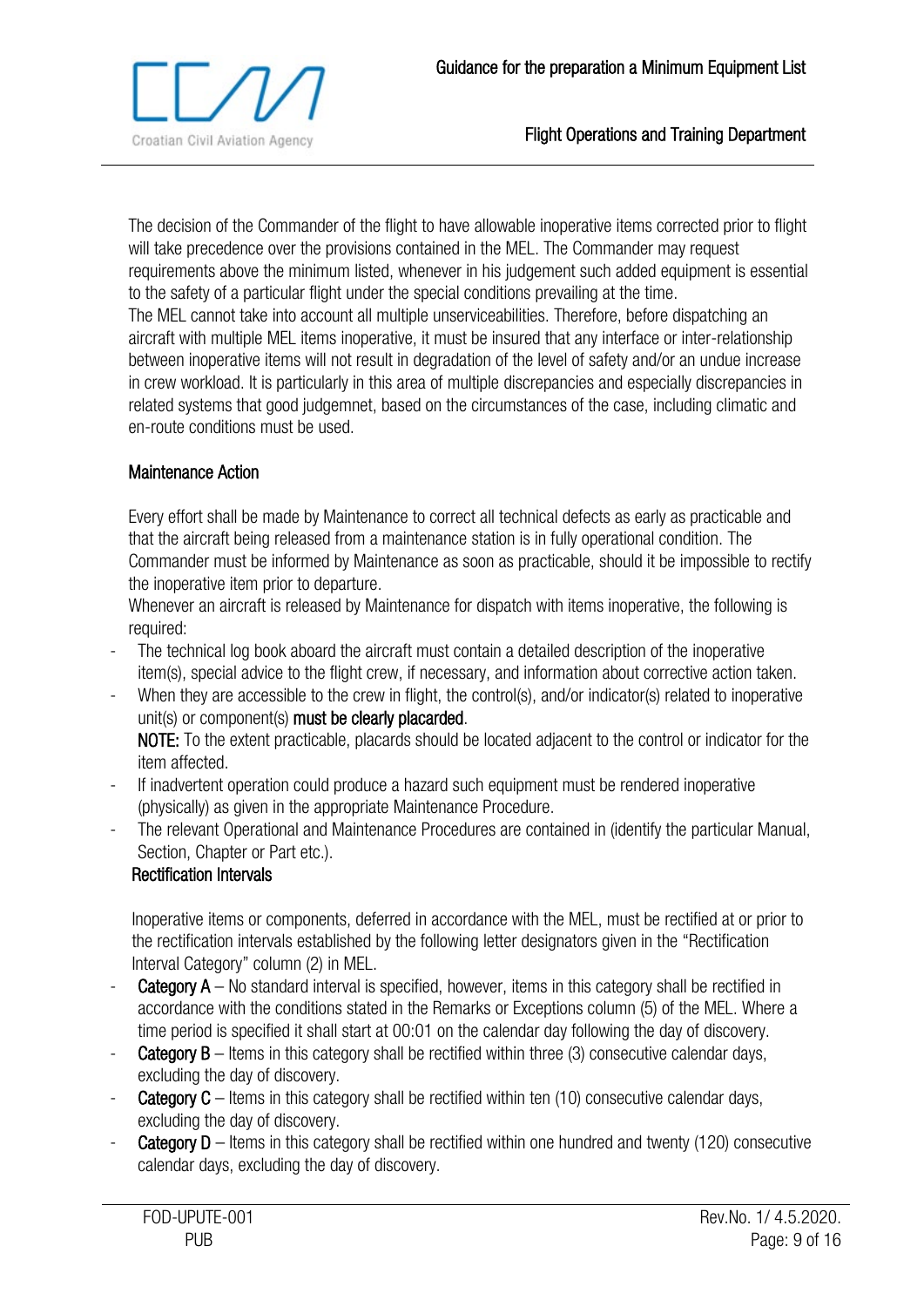

## Rectification Interval Extension (RIEs)

Subject to the approval of the Agency, the operator may use a procedure for a one time extension of the applicable Rectification Intervals B, C or D (B or C for FAA MMEL), for the same duration as specified in the MEL. Approval of such extension is based on (operator's description of specific duties and responsibilities for controlling extensions). The operator will keep all extensions conceded on file fore review by the Agency.

#### **Definitions**

For the purpose of this MEL the following definitions shall apply:

1. 'Airplane/Rotorcraft Flight Manual' (AFM/RFM) means the document required for type certification and approved by the Agency. The AFM/RFM for the specific aircraft is listed on the applicable Type Certificate Data Sheet.

2. 'Alternate procedures are established and used' or similar statement, means that alternate procedures (if applicable), to the affected process, must be drawn up by the operator as part of the MEL approval process, so that they have been established before the MEL document has been approved. Such alternate procedures are normally included in the associated operations (O) procedure.

3. 'Any in excess of those required by regulations' means that the listed item is required by applicable legislation (e.g. Part OPS, Single European Sky legislation or the applicable airspace requirements) must be operative and only excess items may be inoperative. When the item is not required, it may be inoperative for the time specified by its rectification interval category. Whenever this condition is used in the MEL, the applicable regulations for the intended flight routes and the resulting dispatch restrictions need to be clarified at the MEL level.

4. **'Calendar Day'** means a 24-hour period from midnight to midnight based on either UTC or local time, as selected by the operator. All calendar days are considered to run consecutively.

5. 'Combustible Material' means the material which is capable of catching fire and burning. In particular: if a MEL item prohibits loading of combustible (or flammable or inflammable) material, no material may be loaded except the following:

1) Cargo handling equipment (unloaded, empty or with ballast);

2) Fly away kits (excluding e.g. cans of hydraulic fluid, cleaning solvents, batteries, capacitors, chemical generators, etc.);

Note: If serviceable tyres are included, they should only be inflated to a minimum pressure that preserves their serviceability; and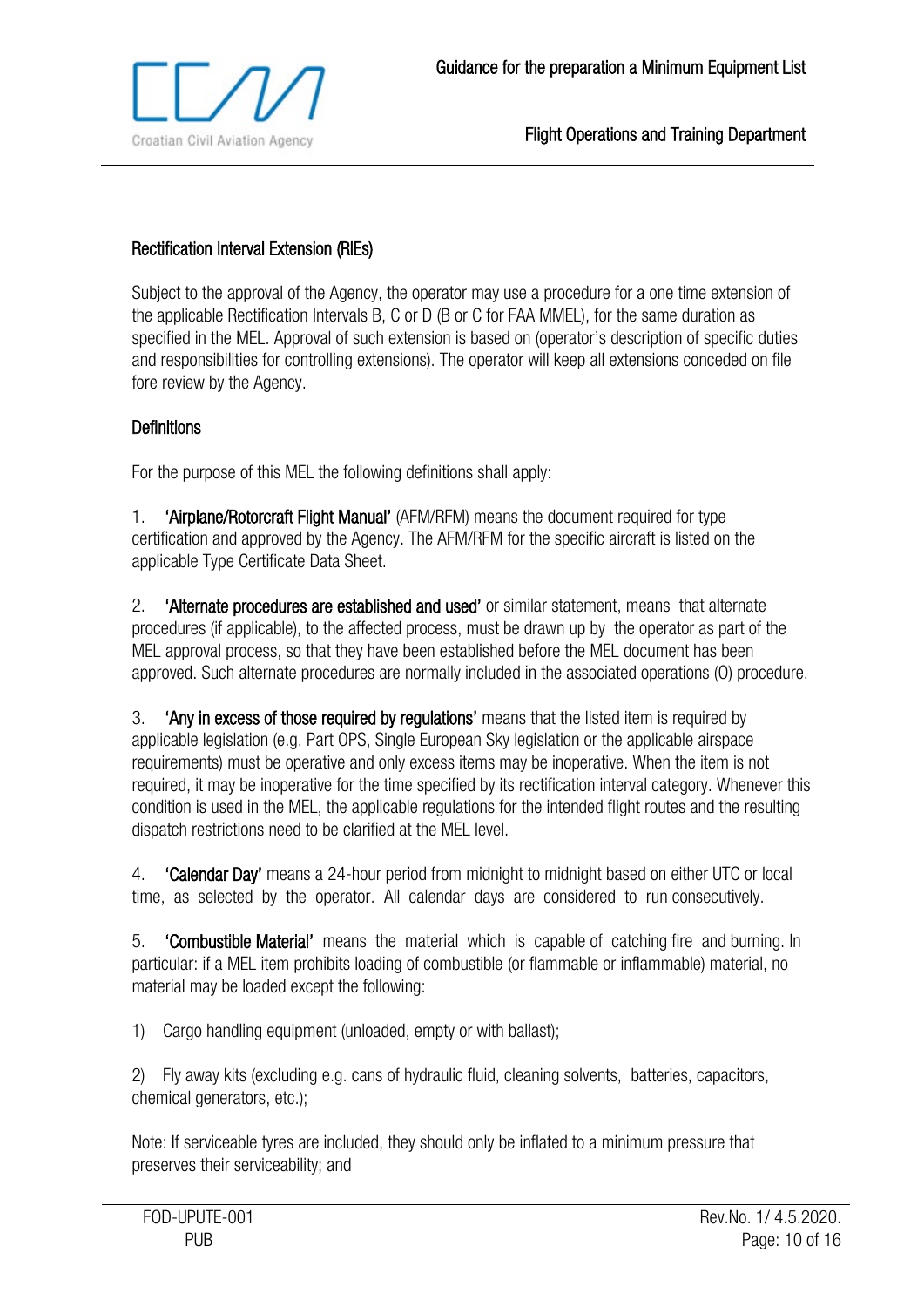

3) Inflight service material (return catering — only closed catering trolleys/boxes, no newspapers, no alcohol or duty free goods).

6. 'Commencement of flight' is the point when an aircraft begins to move under its own power for the purpose of preparing for take-off.

7. 'Considered Inoperative' as used in the dispatch conditions, means that item must be treated for dispatch, taxiing and flight purposes as though it were inoperative. The item shall not be used or operated until the original deferred item is repaired. Additional actions include: documenting the item on the dispatch release (if applicable), placarding, and complying with all remarks, exceptions, and related MEL provisions, including any (M) and (O) procedures and observing the rectification interval.

8. **'Daylight'** means the period between the beginning of morning civil twilight and the end of evening civil twilight relevant to the local aeronautical airspace; or such other period, as may be prescribed by the appropriate authority.

9. 'Day of discovery' means the calendar day that a malfunction was recorded in the aircraft maintenance record/log book.

10. **'Flight'** for the purposes of this MEL, means the period of time between the moment when an aircraft begins to move under its own power, for the purpose of preparing for take-off, until the moment the aircraft comes to a complete stop on its parking area, after the first landing.

11. **'Flight Day'**, a 24-hour period from midnight to midnight based on either UTC or local time, as selected by the operator, during which at least one flight is initiated for the affected aircraft. **ETOPS'** or 'ER operations' refers to extended range operations of a two- engine airplane as defined by Part-SPA.

12. **'Icing Conditions'** means an atmospheric environment that may cause ice to form on the aircraft or in the engine(s) as defined in the AFM/RFM.

13. 'Inoperative' means that the item does not accomplish its intended purpose or is not consistently functioning within its approved operating limits or tolerances.

14. **'Is not used'** in the provisions, remarks or exceptions for an MEL item may specify that another item relieved in the MEL 'is not used'. In such cases, crew members should not activate, actuate, or otherwise utilise that item under normal operations. It is not necessary for the operators to accomplish the (M) procedures associated with the item. However, operations-related provisions, (O) procedures must be complied with. An additional placard must be affixed, to the extent practical, adjacent to the control or indicator for the item that is not used to inform crew members that an item is not to be used under normal operations.

15. **'Intended flight route'** corresponds to any point on the route including diversions to reach alternate aerodromes required to be selected by the operational rules.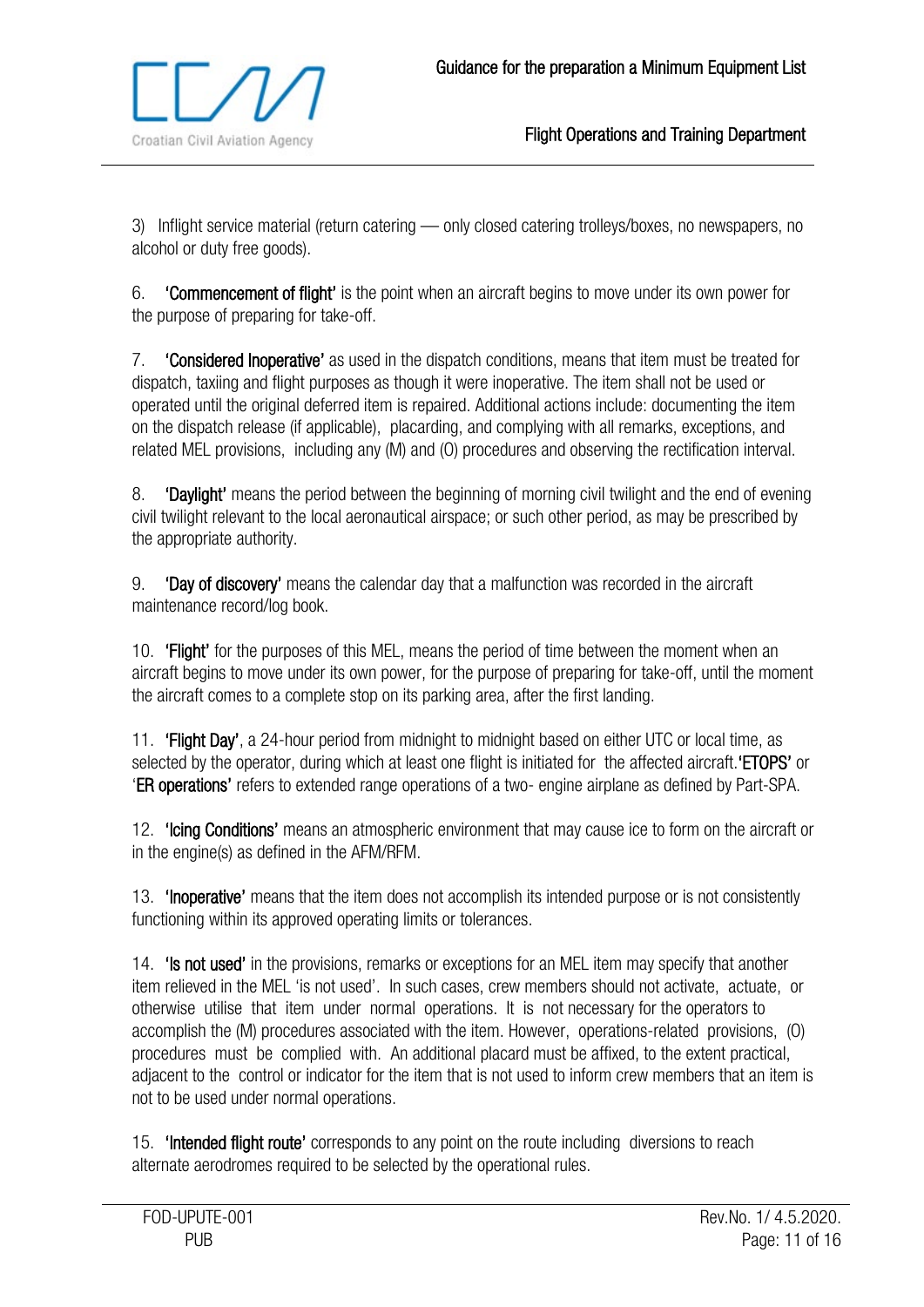

16. **'Item'** means component, instrument, equipment, system or function.

17. '(M)' indicates a requirement for a specific maintenance procedure which must be accomplished prior to operation with the listed item inoperative. Normally these procedures are accomplished by maintenance personnel, however, other personnel may be qualified and authorised to perform certain functions. The satisfactory accomplishment of all maintenance procedures, regardless of who performs them, is the responsibility of the operator. Appropriate procedures are required to be published as part of the Operator's Manual or MEL.

18. **'Master Minimum Equipment List'** means a document approved by the Agency that establishes the aircraft equipment allowed to be inoperative under conditions specified therein for a specific type of aircraft.

#### 19. 'Maximum distance from an adequate aerodrome for two-engine aeroplanes' as defined in SPA.ETOPS and CAT.OP.AH.140.

20. 'Minimum Equipment List' means a document established as specified under 8.a.3. of Annex IV to Regulation (EC) No 216/2008 and approved by the Agency, in accordance with ORO.MLR.105, that authorises an operator to dispatch an aircraft with aircraft equipment inoperative as per CAT.IDE.A/H.105 (if applicable) (must be defined A. or H.) or NCC.IDE.A/H.105 (if applicable) (must be defined A. or H.) under the conditions specified therein.

21. "Night" means the hours between the end of evening civil twilight and the beginning of morning civil twilight, or such other period between sunset and sunrise as may be specified by the appropriate authority. In or over the State, "night" shall be deemed to be, during the period beginning on the 1st day of April, and ending on the 30th day of September, the time between half an hour after sunset and half an hour before sunrise, and during the remainder of the year, the time between sunset and sunrise, and for the purpose of this definition sunset shall be determined at surface level

22. 'Notes' provide additional information for flight crew or maintenance consideration. Notes are used to identify applicable material which is intended to assist with compliance, but do not relieve the operator of the responsibility for compliance with all applicable requirements. Notes are not a part of the dispatch conditions.

23. 'Number Installed' is the number (quantity) of items normally installed in the aircraft. This number represents the aircraft configuration considered in developing this MMEL. Should the number be a variable (e.g. passenger cabin items), or not applicable, a number is not required; a '-' is then inserted. Note: Where the MMEL shows a variable number installed, the MEL should reflect the actual number installed, as far as practical.

24. **'Number required for dispatch'** is the minimum number (quantity) of items required for operation provided the conditions specified are met. Should the number be a variable (e.g. passenger cabin items) or not applicable, a number is not required; a '-' is then inserted.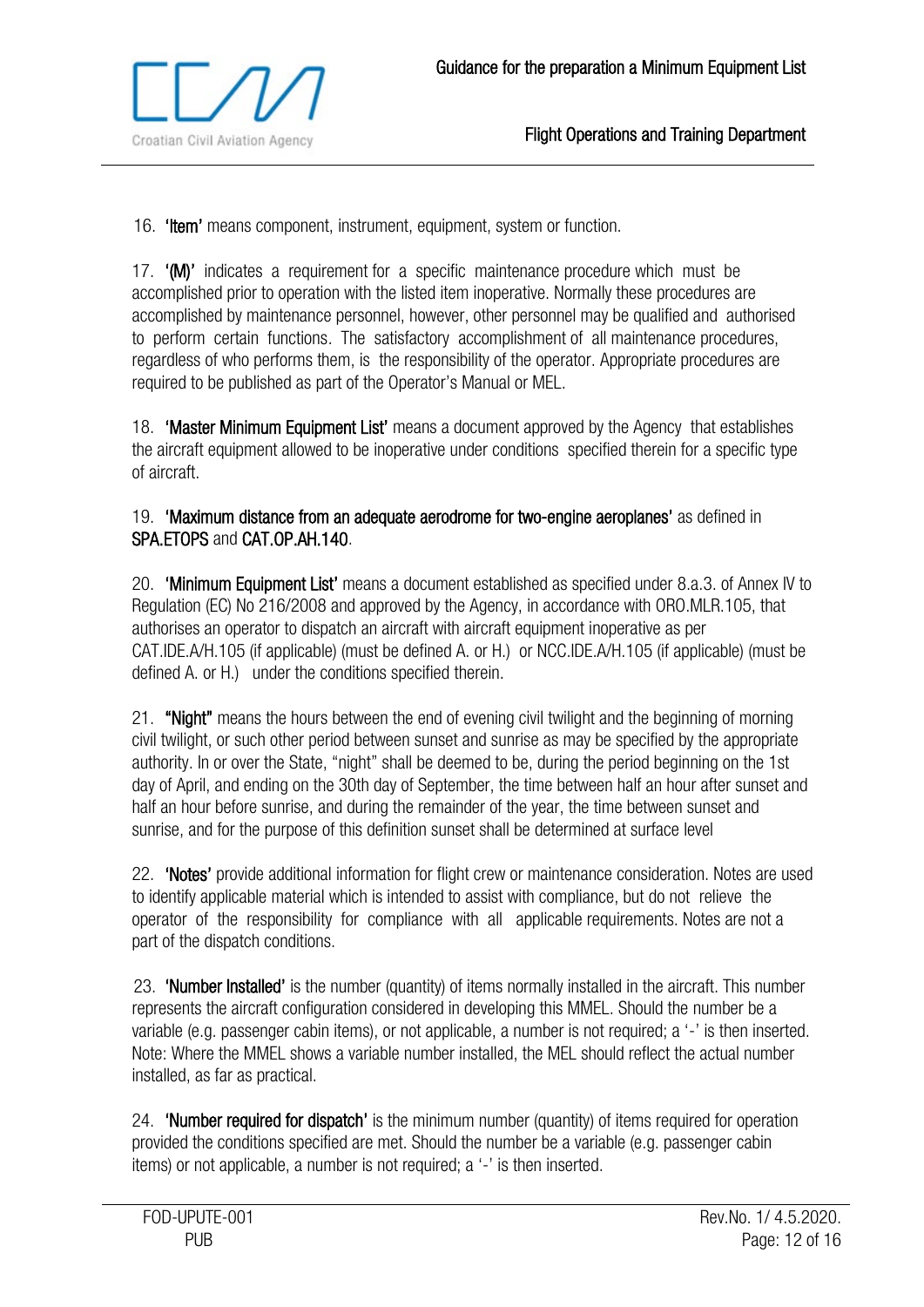

Note: Where the MMEL shows a variable number required for dispatch, the MEL should reflect the actual number required for dispatch, as far as practical, or an alternate means of configuration control approved by the competent authority.

25. '-' in the Number Installed Column (respectively Number Required for Dispatch Column) indicates a variable number (quantity) of the item installed (respectively item required) or not applicable. Note: Where the MMEL shows a variable number installed, the MEL should reflect the actual number installed, as far as practical.

26. '(O)' indicates a requirement for a specific operational procedure which must be accomplished in planning for and/or operating with the listed item inoperative. Normally these procedures are accomplished by the flight crew; however, other personnel may be qualified and authorised to perform certain functions. The satisfactory accomplishment of all procedures, regardless of who performs them, is the responsibility of the operator. Appropriate procedures are required to be published as a part of the operator's manual or MEL.

Note: The (M) and (O) symbols are required in the operator's MEL.

27. **'Operating minima'** means the set of requirements associated to operations requiring a specific approval (refer to Part-SPA).

28. 'Placarding' Each inoperative item must be placarded, as applicable, to inform and remind the crew members and maintenance personnel of the item's condition.

Note: To the extent practical, placards should be located adjacent to the control or indicator for the item affected; however, unless otherwise specified, placard wording and location will be determined by the operator.

29. 'Rectification intervals' Inoperative items or components, deferred in accordance with the MEL, must be rectified at or prior to the rectification intervals established by the following letter designators:

#### Category A

No standard interval is specified. However, items in this category shall be rectified in accordance with the conditions stated in the MMEL.

- (i) Where a time period is specified in calendar days or flight days, the interval excludes the day of discovery.
- (ii) Where a time period is specified other than in calendar days or flight days, it shall start at the point when the defect is deferred in accordance with the operator's approved MEL.

#### Category B

Items in this category shall be rectified within three (3) calendar days, excluding the day of discovery. Category C

Items in this category shall be rectified within ten (10) calendar days, excluding the day of discovery.

#### Category D

Items in this category shall be rectified within one hundred and twenty (120) calendar days, excluding the day of discovery.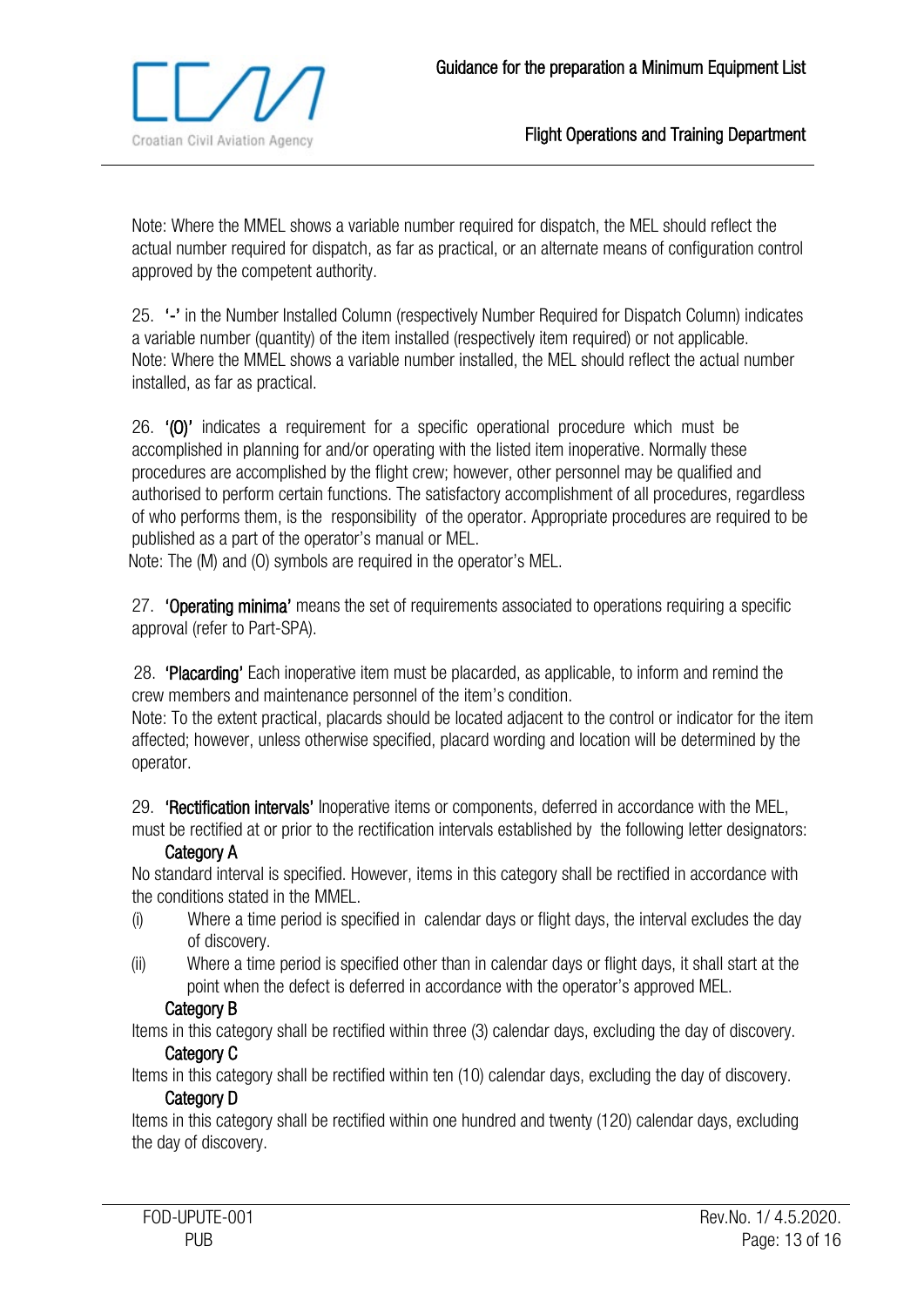

30. 'Remarks or Exceptions' include statements either prohibiting or allowing operation with a specific number of items inoperative, provisos (conditions and limitations), notes, (M) and/or (O) symbols, as appropriate for such operation.

31. **'Required Cabin Crew Seat'** is a seat in the aircraft cabin which meets the following conditions:

1) Where the certification of the cabin requires this seat to be occupied by a qualified cabin crew member as specified in the Operations Manual;

2) This seat is a part of the station to which a qualified cabin crew member is assigned for the flight; and

3) The qualified cabin crew member assigned to the station is a member of the minimum cabin crew designated for the flight.

32. 'Visible Moisture' means an atmospheric environment containing water in any form that can be seen in natural or artificial light; for example, clouds, fog, mist, rain, sleet, hail, or snow.

## Centralised Message Systems (if applicable)

This aircraft is equipped with a system (such as ECAM/EICAS) which provides different levels of systems information messages (Warning, Caution, Advisory, Status, Maintenance etc.). Any aircraft discrepancy message that affects dispatch will normally be at status message level or higher. Therefore, systems conditions that result only in a Maintenance Message are not normally addressed in the MEL as they in themselves may not prohibit dispatch of the aircrat. However, maintenance discrepancy messages must be reviewed to ensure they do not affect the MEL requirements and must be recorded and corrected in accordance with the appropriate approved technical documentation.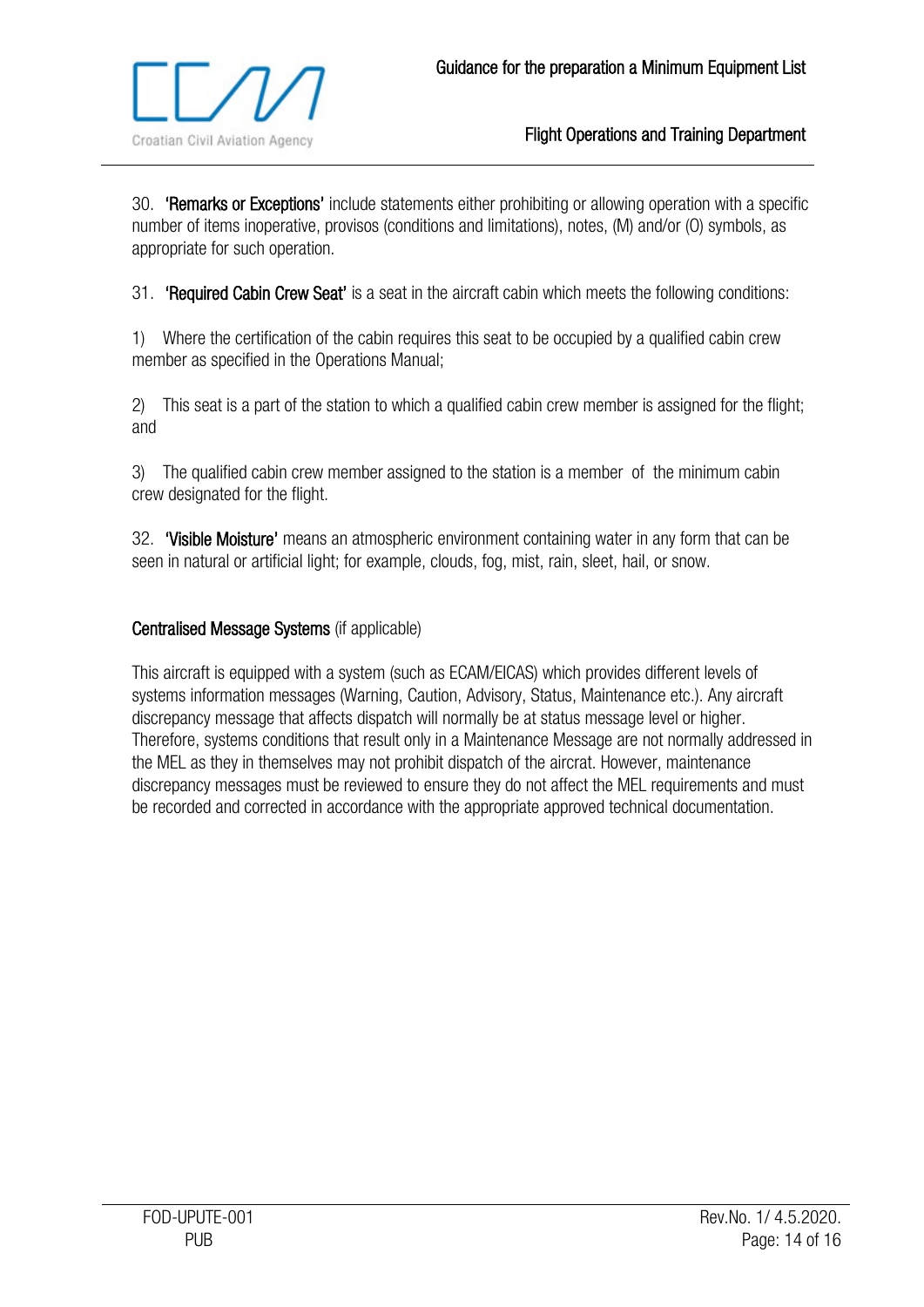

# <span id="page-14-0"></span>Appendix 2 - Format and content of MEL

| <b>AIRCRAFT:</b>                              |  |                      |  | <b>REVISION No:</b>       | <b>PAGE:</b>                        |                                  |  |  |  |
|-----------------------------------------------|--|----------------------|--|---------------------------|-------------------------------------|----------------------------------|--|--|--|
|                                               |  |                      |  | DATE:                     |                                     |                                  |  |  |  |
| (1) Systems & Sequence Numbers<br><b>ITEM</b> |  |                      |  |                           | (2) Rectification Interval Category |                                  |  |  |  |
|                                               |  | (3) Number Installed |  |                           |                                     |                                  |  |  |  |
|                                               |  |                      |  |                           |                                     | (4) Number Required for Dispatch |  |  |  |
|                                               |  |                      |  | (5) Remarks or Exceptions |                                     |                                  |  |  |  |
|                                               |  |                      |  |                           |                                     |                                  |  |  |  |
|                                               |  |                      |  |                           |                                     |                                  |  |  |  |
|                                               |  |                      |  |                           |                                     |                                  |  |  |  |
|                                               |  |                      |  |                           |                                     |                                  |  |  |  |